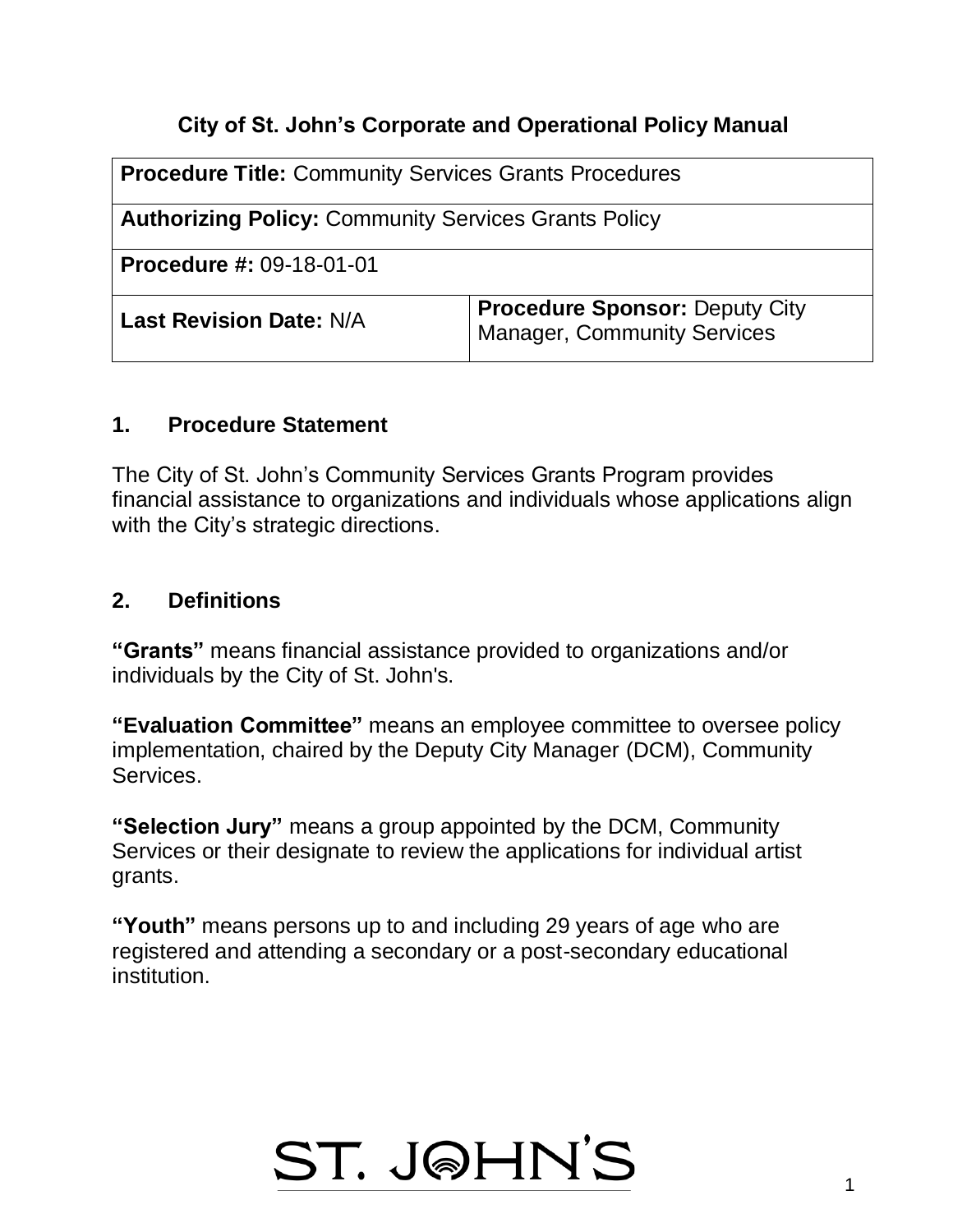## **3. Procedure Requirements**

## **3.1 Community Grants Ineligible Activities/Expenses**

As noted in Section 3.2.1(h) of the policy, for organizations applying for Community Grants, the following activities/expenses shall be considered ineligible:

- a) research;
- b) travel, accommodation, and tours outside St. John's;
- c) payment of City property taxes or any fees owed to the City;
- d) operating, project, or capital deficits incurred in prior years;
- e) capital expenses, including maintenance or repair costs;
- f) provision of services which are clearly within the legislated mandates of other levels of government;
- g) events, or any part thereof, that generate funds for other organizations or individuals;
- h) professional development for organizational staff (e.g., tuition, workshop fees, etc.);
- i) awards events;
- j) protest events or political campaigns, events, or rallies;
- k) scholarships, prizes, and awards; and/or
- l) expenses incurred before the application deadline date.

### **3.2 Capital Grants Ineligible Activities/Expenses**

As noted in Section 3.2.1(h) of the policy, for organizations applying for Capital Grants, the following activities/expenses shall be considered ineligible:

- a) expenses for a project that has been funded in previous years, including any prior phases of a project that received funding;
- b) expenses not considered by the City, in its sole opinion, to be capital expenses; and/or
- c) expenses incurred before the application deadline date.

# **3.3 Meeting, Convention and Sporting Event Grants**

As noted in Section 3.2.2(c) of the policy:

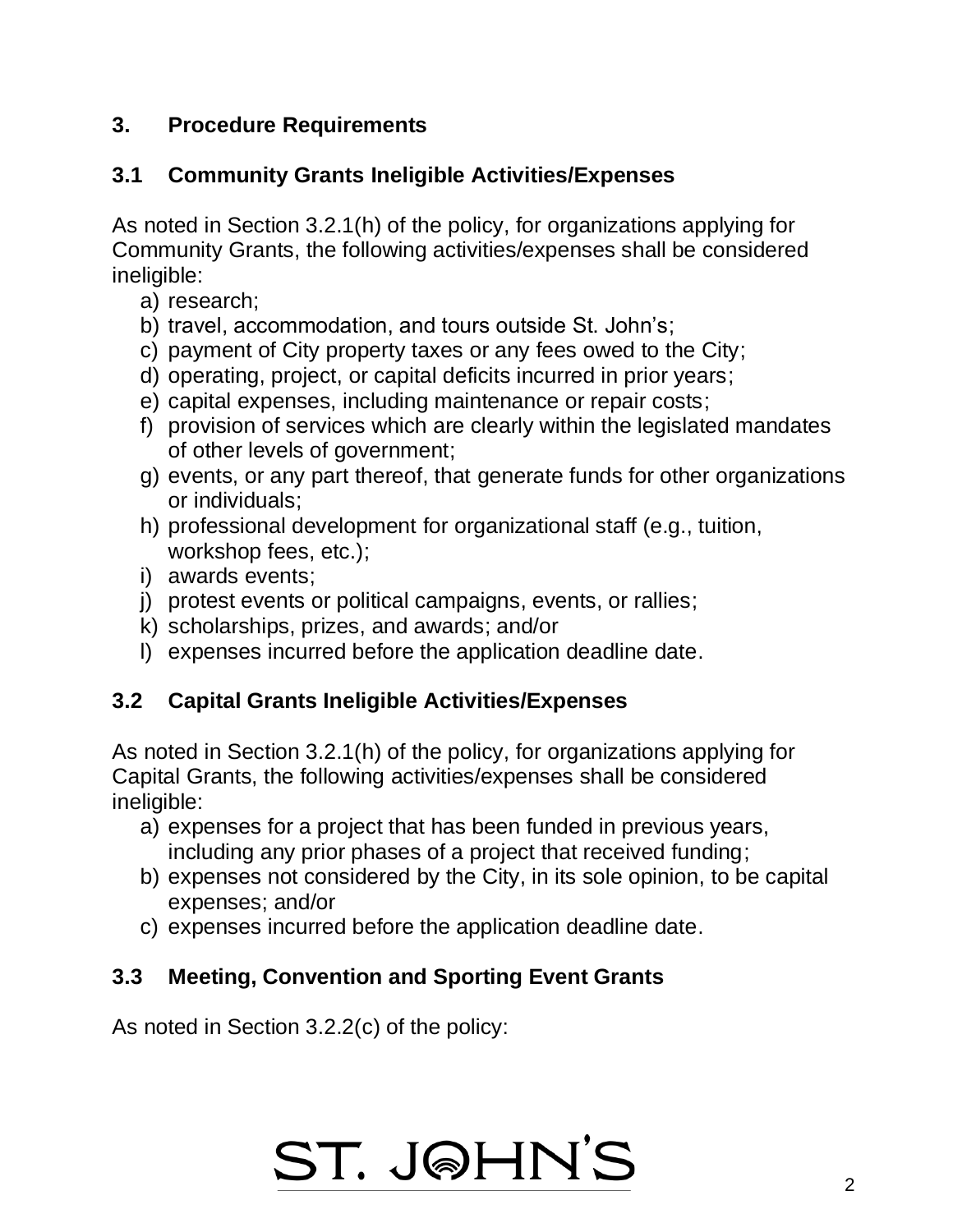- a) The meeting, convention, or sporting event shall have at least 75 percent of delegates, athletes, coaches, and/or officials from outside the province.
- b) The maximum grant for organizations shall be based on the number of delegates, athletes, coaches, and/or officials, as detailed below:
	- i. \$1,000 for less than 200 delegates, athletes, coaches, and/or officials;
	- ii. \$1,250 for 200 to 499 delegates, athletes, coaches, and/or officials; and
	- iii. \$1,500 for 500 or more delegates, athletes, coaches, and/or officials.
- c) Applications shall contain the following information:
	- i. organization's name;
	- ii. amount of financial assistance requested;
	- iii. approximate number of delegates, athletes, coaches, and/or officials detailed by geographic point of origin; and
	- iv. any additional supporting documentation as determined by the Department of Community Services.

# **3.4 Youth Travel Grants**

As noted in Section 3.2.3(a) of the policy:

- a) Team members and/or individual Youth shall reside in the City of St. John's.
- b) Team members and/or individual Youth shall be eligible for up to the maximum grant as detailed below:
	- i. 1 individual  $-$  \$125
- ii. 2 to 3 individuals \$250 total
- iii. 4 to 6 individuals \$500 total
- iv. 7 to 9 individuals \$750 total
- v. 10 or more individuals \$1,000 total

### **3.5 Individual Artist Grants Ineligible Activities/Expenses**

As noted in Section 3.2.4 of the policy:

- a) Artists shall reside in the City of St. John's.
- b) For artists applying for Individual Artist Grants, the following activities/expenses shall be considered ineligible:

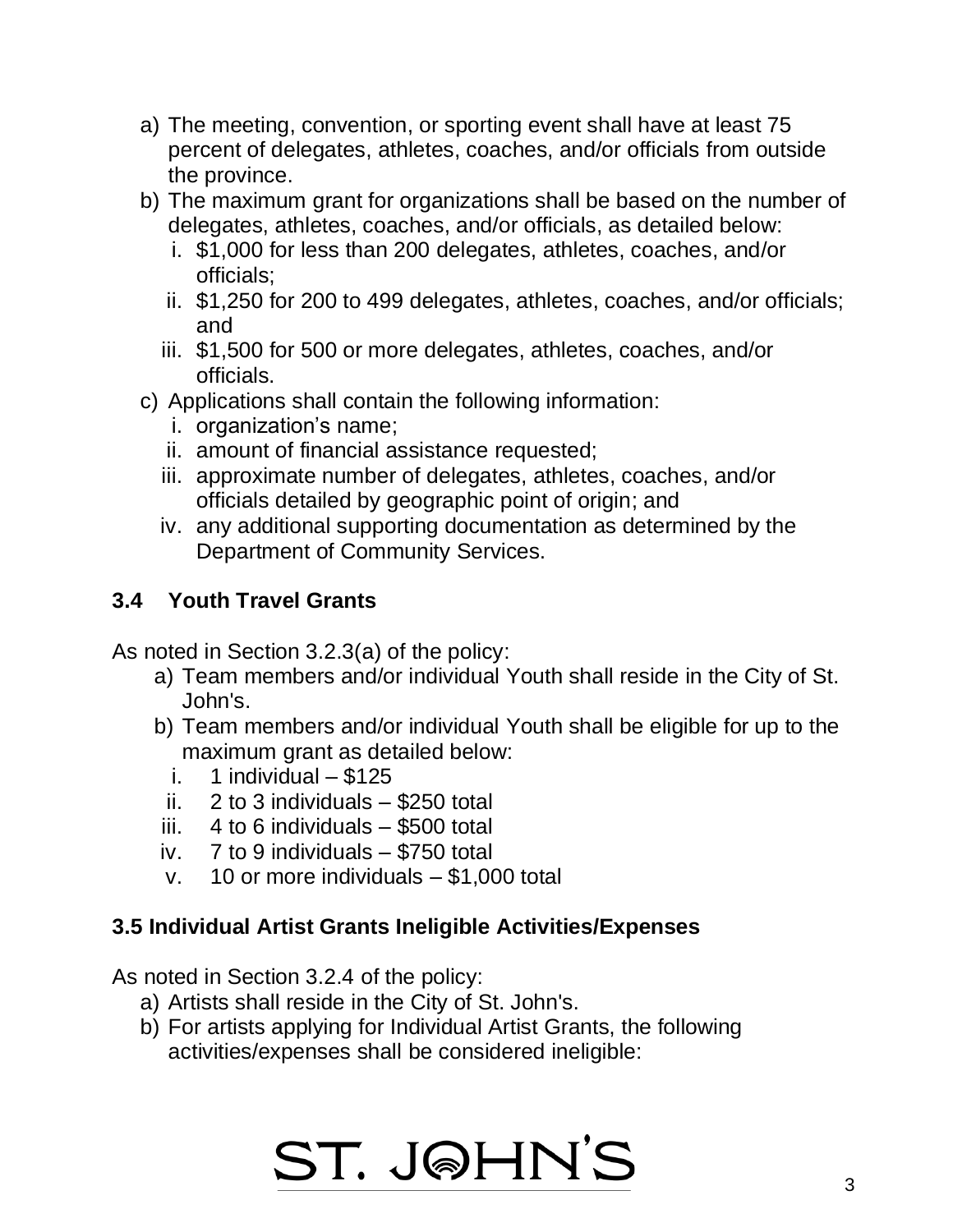- i. work created as part of an academic program (e.g., Master's dissertation);
- ii. professional development for individual applicants (workshop fees, course tuition, etc.);
- iii. payment of City property taxes or any fees owed to the City;
- iv. travel, accommodation, and/or tours outside St. John's; and/or
- v. capital expenses, including maintenance or repair costs and/or purchase of equipment, instruments, computers, or software.

# **3.6 Evaluation Process - Individual Artist Grant Applications**

As noted in Section 3.3(b)(iii) in the policy:

- a) A Selection Jury shall be appointed by the DCM, Community Services or their designate to review the applications for Individual Artist Grants and the Selection Jury shall submit to Council the applicants recommended for funding.
- b) The Selection Jury shall be composed of:
	- i. representatives from the Evaluation Committee; and
	- ii. representatives of the arts community, each representing one of the disciplines covered by the grant program.
- c) The Selection Jury members shall not be eligible to apply for funding while serving on the Selection Jury.
- d) If any juror, or a member of any juror's immediate family, has a financial interest in the success or failure of an application or, more generally, if there is another reason that would make it difficult for any juror to objectively assess an application, that juror shall be required to recuse themselves from assessment of the application in question.

### **3.7 Application Evaluation Criteria**

As noted in Section 3.3(b) of the policy, the application evaluation criteria detailed below shall apply.

### **3.7.1 Organizations Seeking Community Grants or Capital Grants**

- a) The organization shall demonstrate strong fiscal responsibility, program planning, organization, and evaluation in carrying out its services to the community.
- b) The organization shall demonstrate effective and appropriate use of the requested funds and shall:

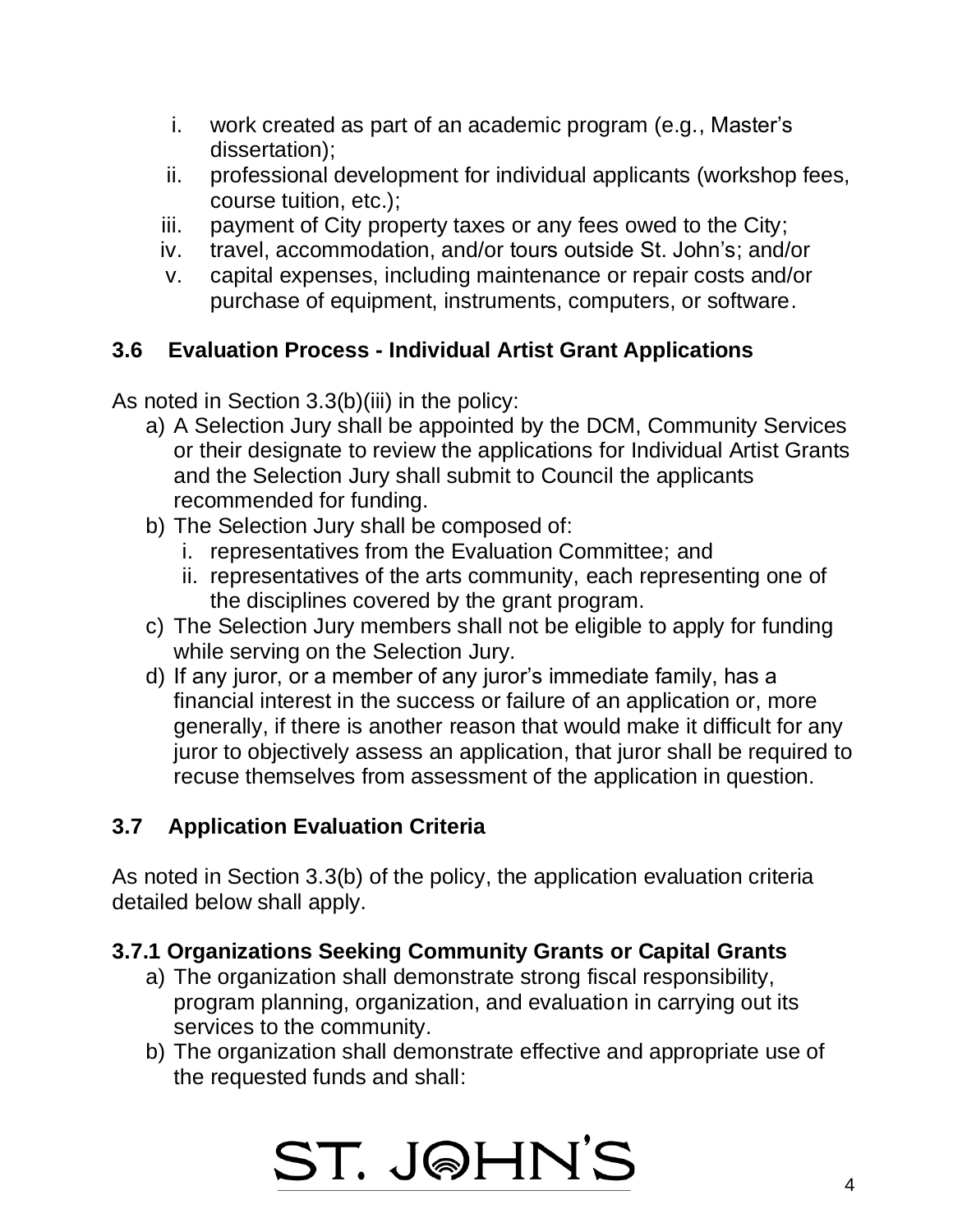- i. show evidence that they have fully explored other sources of financial assistance and partnerships, including other levels of government, foundations, and private industry to support its program;
- ii. in the case of a capital grant, show evidence that they have considered the sustainability of the long-term capital and operating costs of the proposed facility;
- iii. not be used to replace financial assistance from other public or private funding sources;
- iv. demonstrate that the private or non-governmental sector has contributed, as a minimum, 20 percent of the financial assistance for the program.
- c) Notwithstanding Section 3.7.1(b) (iii) or (iv), the Evaluation Committee may make exceptions to this requirement where deemed acceptable, in its sole opinion.
- d) The organization shall indicate how the service/facility will create or enhance recreational, cultural, or other community activities.
- e) For Community Grants to art organizations, the applicant shall also indicate:
	- i. how the program will contribute to the growth of the organization and/or artist(s) involved; and
	- ii. how the program will impact the City's overall cultural vibrancy, and the opportunity for public engagement with the arts.
- f) For Capital Grants, the City may contribute a maximum of 50 percent of the capital costs of a project. This 50 percent shall include all forms of City assistance, including cash Grants and provision of in-kind services (including labour, machinery, and/or materials).

### **3.7.2 Individual Artist Grants**

- a) The Selection Jury shall consider the following criteria in its assessment of applications:
	- i. the quality of the project being proposed;
	- ii. the project's contribution to the growth of the artist(s) involved;
	- iii. the feasibility of the project and the capability of the artist to carry out the project as described; and
	- iv. the impact on the City's overall cultural vibrancy, and the opportunity for public engagement with the arts.

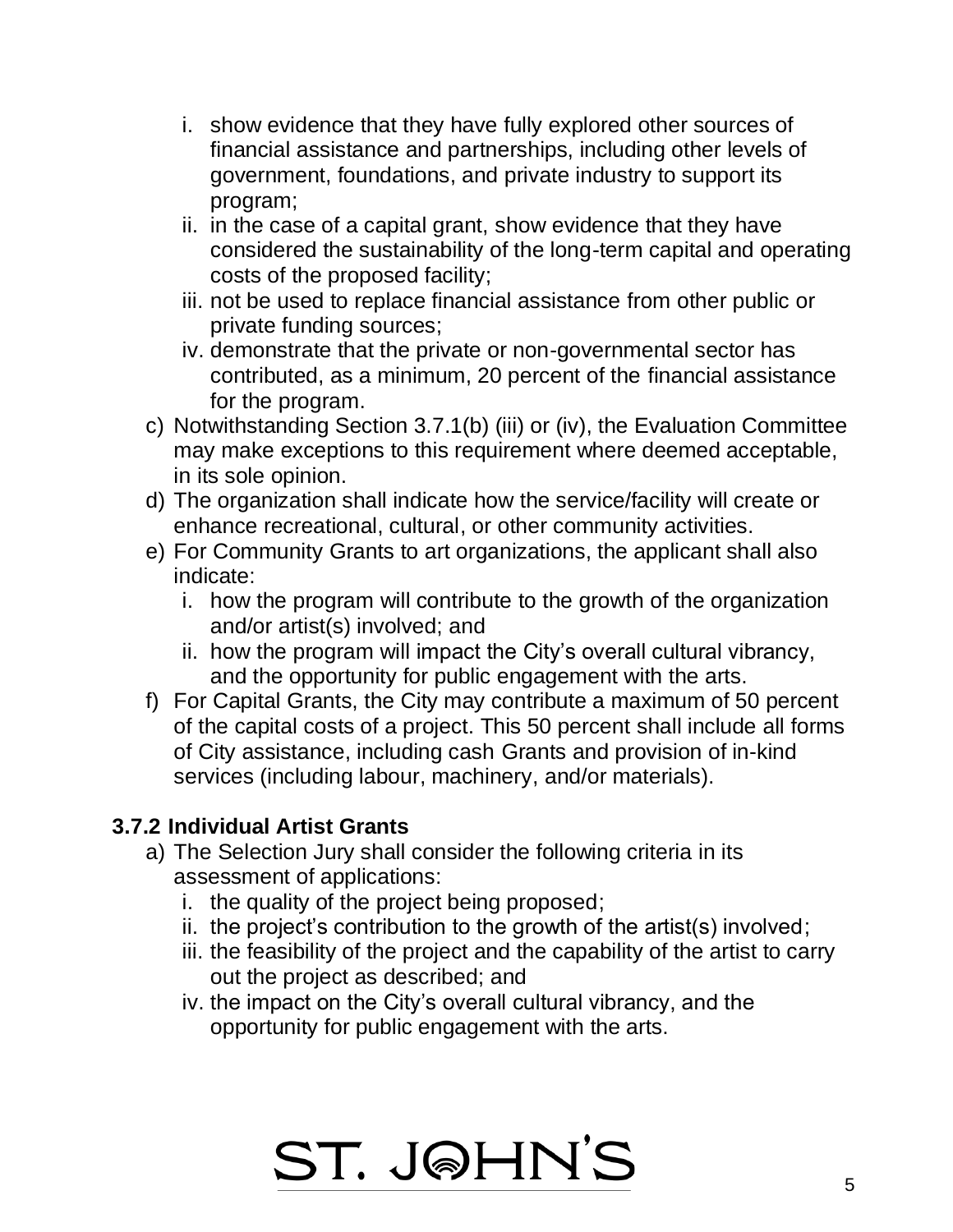## **4. Application**

These procedures apply to funding provided by the City for the Community Services Grants Program and includes:

- a) Community Grants
- b) Capital Grants
- c) Meeting, Convention, and Sporting Event Grants
- d) Youth Travel Grants
- e) Individual Artist Grants

These procedures do not apply to any funding provided by the City for the Housing Catalyst Fund and/or the Heritage Financial Incentive Program.

#### **5. Responsibilities**

- **5.1 The DCM, Community Services (as Evaluation Committee chair)** is responsible for:
	- a) managing the overall implementation of the procedures; and
	- b) appointing members of the Selection Jury.
- **5.2 The Evaluation Committee** is responsible for:
	- a) reviewing applications for the Community Grants and Capital Grants and providing recommendations for Council approval.
- **5.3 The Selection Jury** is responsible for:
	- a) reviewing applications for the Individual Artist Grants and providing recommendations for Council approval.

#### **6. References**

Community Services Grants Policy